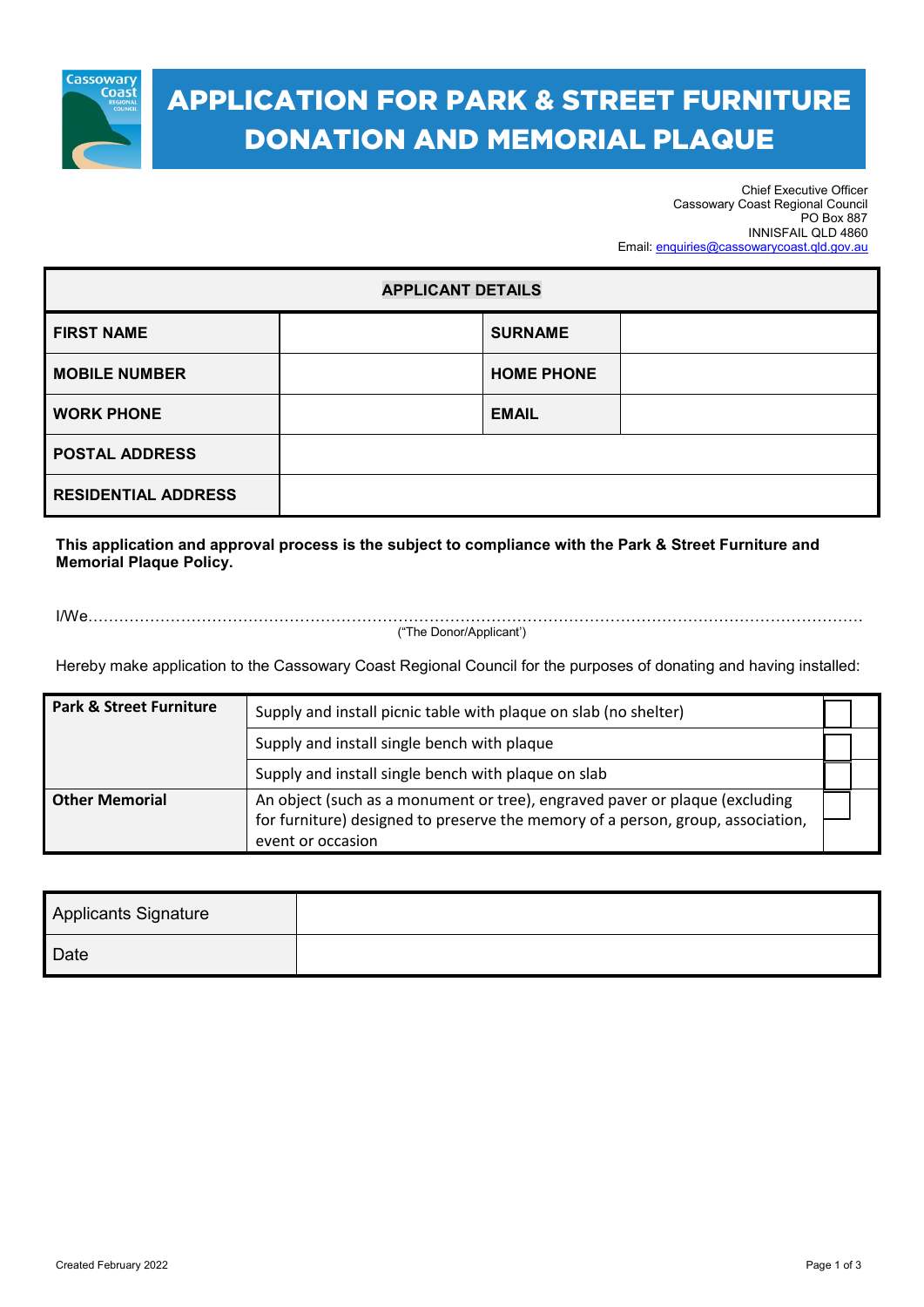Donated park and street furniture, other objects and memorial plaques are to be ordered and installed by Council. Full payment will be required after Council has approved your application, before any goods are ordered and/or installed.

Please indicate your preferred street or park locality and attach a location map to indicate your preferred position if applicable.

……………………………………………………………………………………………………………………………………….... …………………………………………………………………………………………………………………………………………. …………………………………………………………………………………………………………………………………………. …………………………………………………………………………………………………………………………………………. ………………………………………………………………………………………………………………………………………....

### **LOCALITY SKETCH (or attach a map)**

**Sketch Plan or Description of proposed location to be shown below or ATTACHED:**

#### **Memorial Plaque Details**

Memorial plaques are normally to be a bronze plaque, 137mm x 86mm, and of a straight edged computer set design order by Council. The standard plaque has 4 lines. In some instances, depending on the bench type, the plaque may be made of stainless steel.